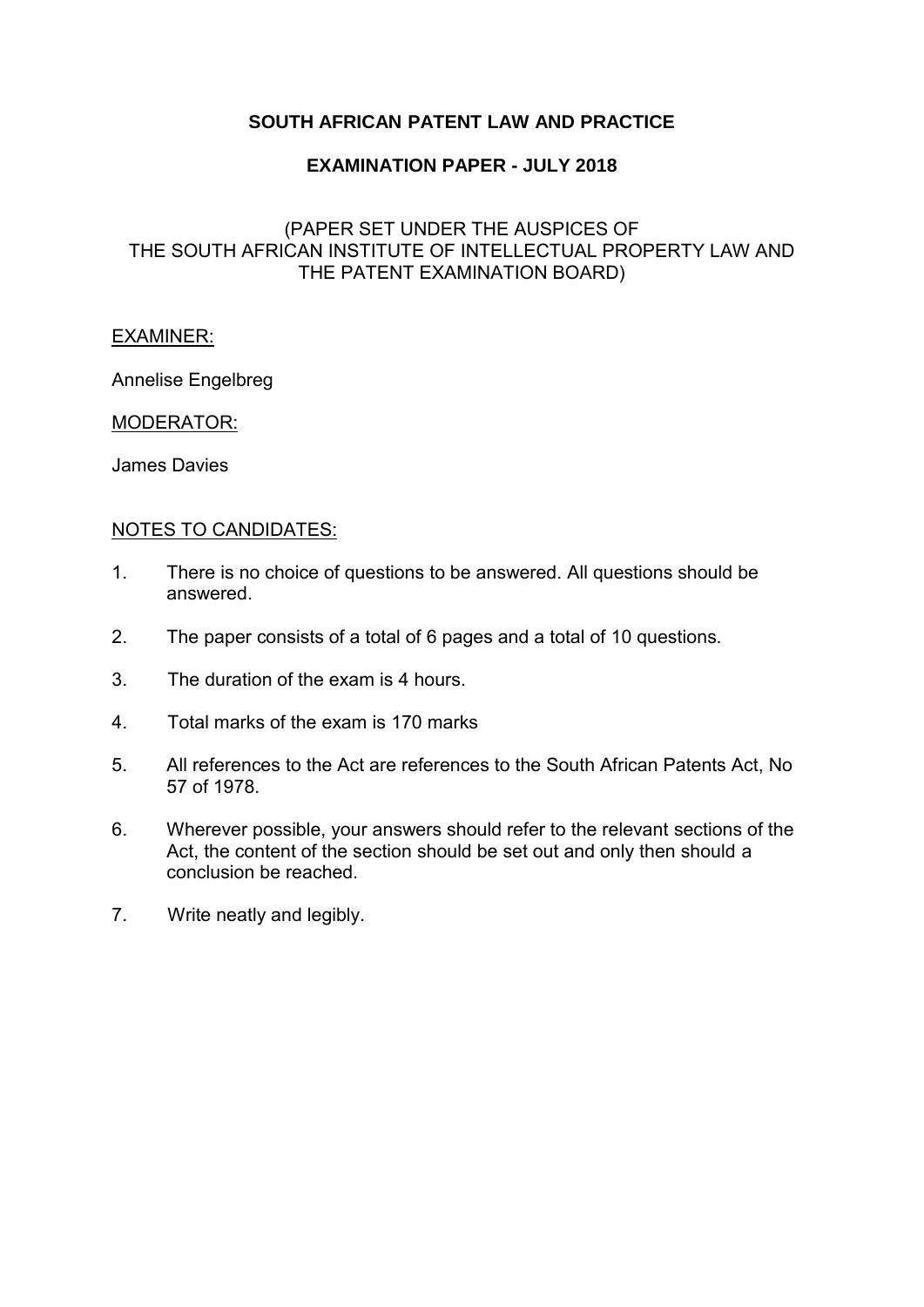### **QUESTION 1 [30 MARKS]**

- 1.1 The Act provides for certain intrinsic characteristics of patentable inventions. What are these characteristics? (5 marks)
- 1.2 One of the extrinsic characteristics of an invention is that it must be new in that it shall not form part of the state of the art immediately before the priority date of that invention. What comprises the state of the art? (7 marks)
- 1.3 Is an invention of a method of treatment of the human or animal body by surgery, therapy or of diagnosis practiced in the human or animal body patentable? Justify your answer by referring to the Act. (3 marks)
- 1.4 You consult with a new client. The client's invention has apparently been 'stolen' by somebody in America. The client explains that he has conceived the idea and then used Word to write down the details of his invention. He saved the document on his laptop. This all happened several months ago. A week before the consultation, the client read an article on gizmodo.com which describes an invention of a certain Mr Joe American, which invention is very similar to his invention. He is now convinced that Mr American has hacked his computer and stolen his idea. Referring to Section 26(a) only, advise your client whether or not he has any remedy in terms of obtaining protection for his invention. (7 marks)
- 1.5 Referring to the Act (Section 29), describe the rights and restrictions placed on co-applicants of patents. Also describe the remedies in the event of any dispute. (8 marks)

## **QUESTION 2 [15 MARKS]**

- 2.1 The correction of which errors may the registrar or the commissioner of patents authorise in terms of Section 50 of the Act? (3 marks)
- 2.2 When may a patent application or a patent be amended on application to the registrar and who may make such an application? (2 marks)
- 2.3 What are the requirements when applying to amend a complete patent application that is open to public inspection? (5 marks)
- 2.4 When is an applicant for amendment of a patent obliged to apply to court for the amendment and what may the court do on receipt of an application of an application for amendment? (4 marks)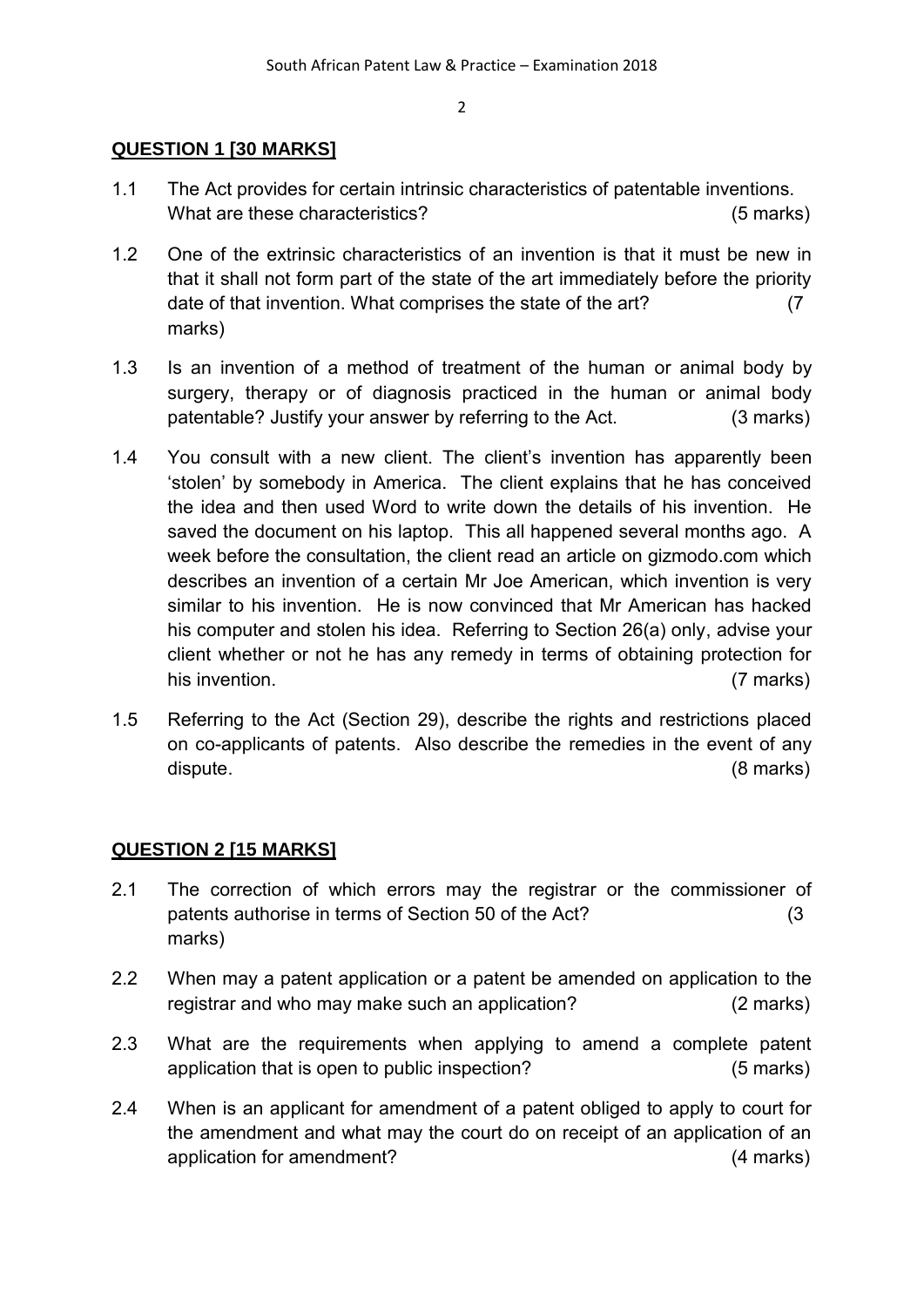2.5 When may the commissioner of patents not set aside an amendment made in conflict with the provisions of Section 51 of the Act? (1 mark)

# **QUESTION 3 [15 MARKS]**

- 3.1 Section 55 of the Act makes provision for compulsory licenses in respect of dependant patents.
	- a) what is a dependant patent; and (2 marks)
	- b) what conditions must be satisfied before the commissioner of patents will grant a compulsory licence? (5 marks)
- 3.2 Section 50 of the Act makes provision for compulsory licences in cases where the rights in a patent are being abused. What conditions are deemed to indicate an abuse of the rights in a patent? (8 marks)

## **QUESTION 4 [23 MARKS]**

- 4.1 Who may apply for a patent? (3 marks)
- 4.2 What do you understand by the term post-dating, and of what pitfall(s) should you be aware when adopting this procedure? (4 marks)
- 4.3 At what stage does a patent application accompanied by a complete specification first come open to public inspection where:
	- a) it claims priority from a convention application? (2 marks)
	- b) it claims priority from a South African provisional patent application? (2 marks)
- 4.4 What is the effect of a patent, and how does the sale of a patented article alter this effect? (4 marks)
- 4.5 You filed a provisional patent application for a client six months ago. Your client now wants to file a provisional patent application which will include the subject matter of the first filed provisional patent application and some additional subject matter. The client tells you that he will file local and foreign patent applications and that he will ultimately not want to claim priority from the first filed provisional patent application, but from the provisional patent application which will be filed in the next couple of days. Referring to the Act (Section 31), if priority is to be claimed from the provisional application that will be filed in the next couple of days, what is essential for you to do to properly claim priority and why?

(8 marks)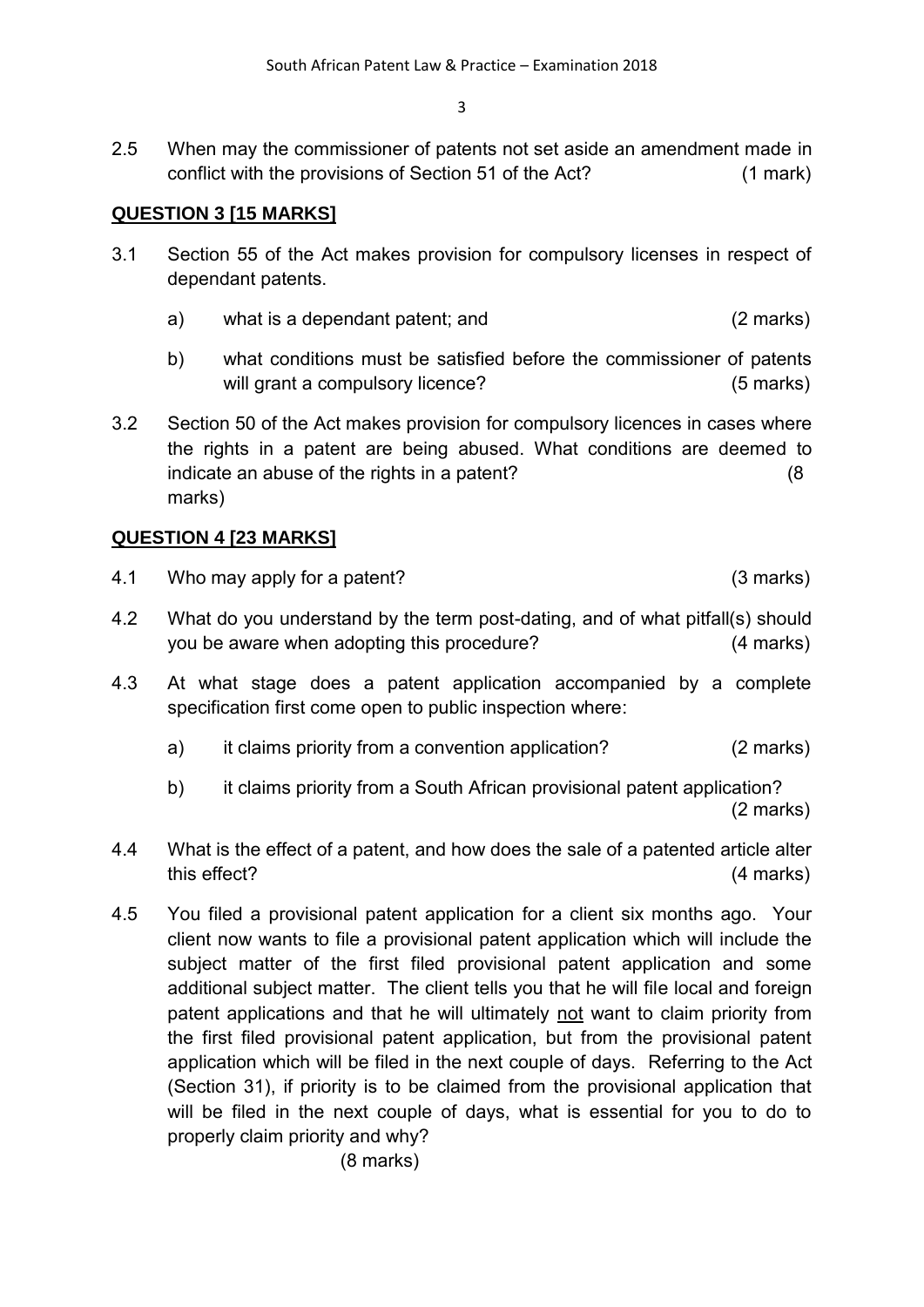### **QUESTION 5 [21 MARKS]**

5.1 Under what circumstances would you advise your client to surrender its patent?

(3 marks)

- 5.2 To what relief is a plaintiff in infringement proceedings entitled? (4 marks)
- 5.3 What do you understand by the term 'Gillette Defence'? (3 marks)
- 5.4 What form of letter would you send to a third party if you were not quite sure if the third party was in fact infringing your client's patent? What do you need to guard against? (3 marks)
- 5.5 In terms of section 33, what is the function of the claims, and what requirements should the claims of a complete specification meet? (4 marks)
- 5.6 In deciding to restore a patent, the registrar has to be satisfied that certain requirements have been met. List the requirements. (4 marks)

### **QUESTION 6 [5 MARKS]**

Referring to section 36, the registrar has powers to refuse a patent application on certain grounds, amongst others where the invention relates to the production or use of nuclear energy or to the production, processing or use of nuclear material or restricted matter as defined in [section 1](http://search.sabinet.co.za/netlawpdf/netlaw/NUCLEAR%20ENERGY%20ACT.htm#section1) of the Nuclear Energy Act, 1999. What are the other grounds set out in section 36? (5 marks)

## **QUESTION 7 [16 MARKS]**

You are a candidate attorney at an IP law firm in South Africa. Your boss, a difficult partner, is out of town. A client phones and advises that he has made some changes to an invention. Your boss has already filed a complete patent application covering the original invention, which application is to proceed to grant *tomorrow*. You have no way of contacting the partner. From the information available, it seems as if the changes are modifications to certain key components of the invention. Assume that the changes constitute new matter, even though the impact on the functionality of the invention is limited.

You are pressed for time and have to analyse the relevant sections of the Act in detail to determine what your best options would be to obtain protection for the new matter. In analysing the problem, you are not to consider the filing of a new provisional patent application. Set out the relevant sections of the Act, and then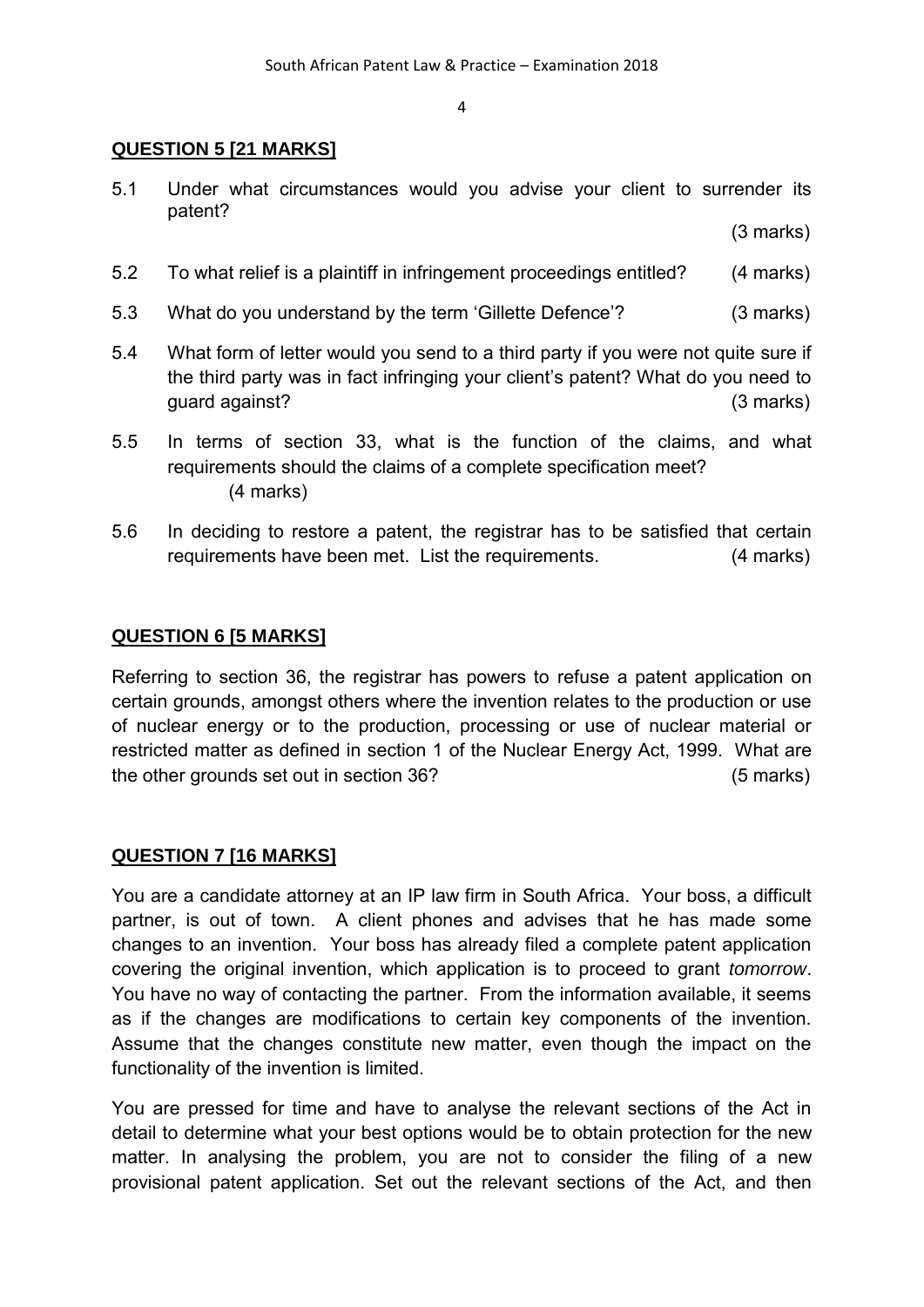explain your options in addressing the issue today, or waiting until your boss comes back tomorrow. Also explain by referring to the Act what the approach would be with your options.

(16 marks)

## **QUESTION 8 [10 MARKS]**

Your client has a patent. Although you advised the client that it would be prudent to conduct a subject matter/freedom to operate type of search through the records of the South African Patent Office before launching the patented product, the client launched the product without such investigation. Your client has now received a letter of demand and phones you confused as he was under the impression that his patent gives him the right to sell his product in South Africa. Referring to section 45(1), explain the type of right obtained under a patent and the effect of a patent. (10 marks)

# **QUESTION 9 [22 MARKS]**

List the grounds of revocation. Give a very brief explanation where a ground refers to another section. The other sections need not be discussed at length, only give a very short overview of what the other section relates to. (22 marks)

## **QUESTION 10 [13 MARKS]**

South African provisional patent application no. 2010/06789 (ZA 2010/06789) was filed on 8 March 2010.

A PCT application claiming priority from ZA 2010/06789 was filed on 3 March 2011.

Subsequently a national phase patent application was filed in South Africa, which was accepted and proceeded to grant on 28 August 2014.

- 10.1 What was the last day for filing a PCT patent application? (2 marks)
- 10.2 What was the last day for filing a national phase patent application in South Africa without an extension? (2 marks)
- 10.3 What was the last day for filing a national phase patent application in South Africa with an extension? (2 marks)
- 10.4 When was the first renewal fee due without an extension? (2 marks)